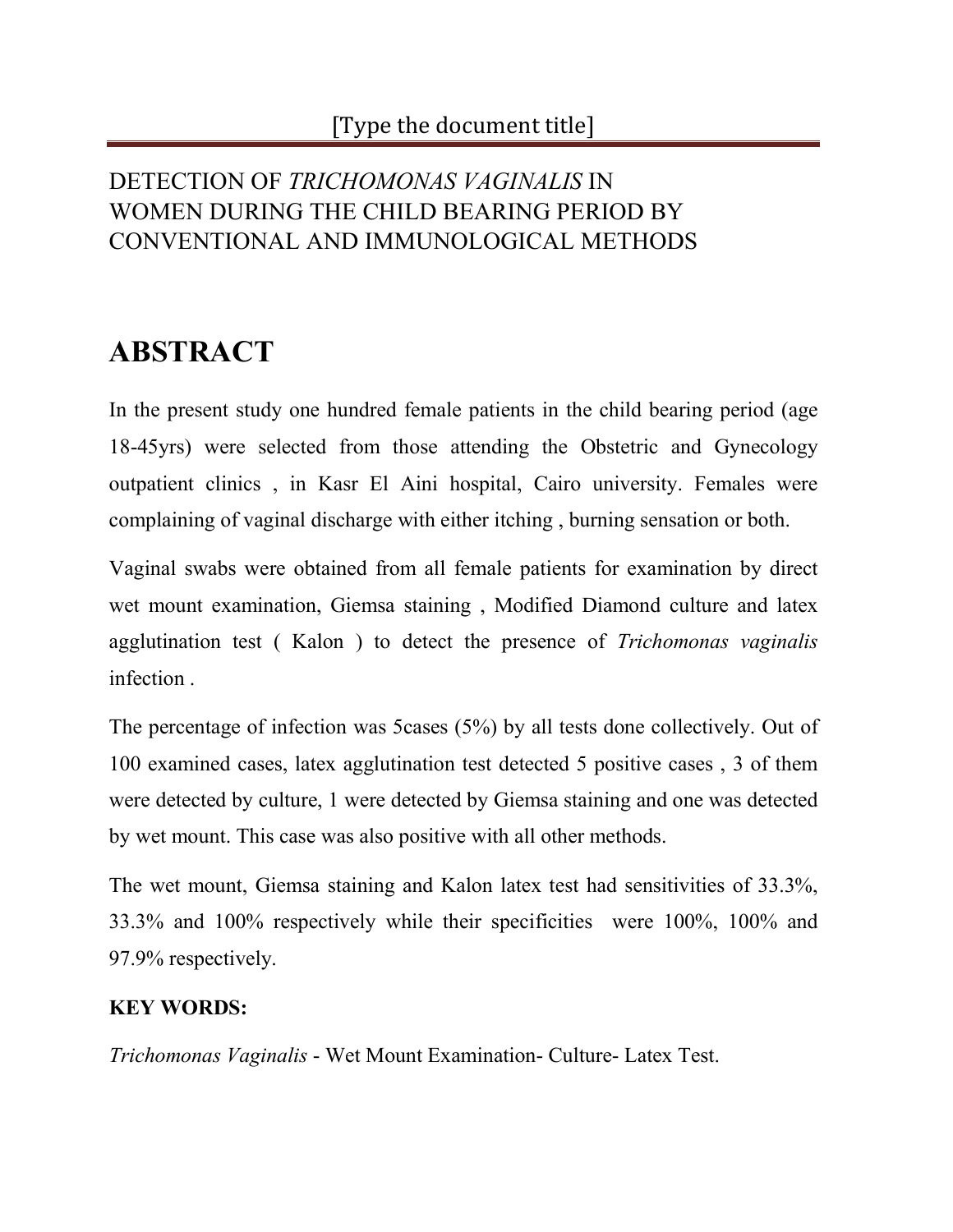# **Effect of some protein tyrosine-kinase inhibitors on experimental Schistosomiasis mansoni.**

## **ABSTRACT**

Schistosomiasis mansoni is considered one of the most common fibrotic disease resulting from inflammation and deposition of fibrous tissue around parasitic eggs trapped in the liver, causing morbidity and mortality. It affects 210 million people worldwide and causing more than 280,000 deaths per year.

Chemotherapy against schistosomiasis relies mainly on Praziquantel (PZQ); which is safe and effective anti-schistosomal drug, yet, the massive administration of this drug in endemic areas and its ineffectiveness towards the immature stages, have raised critical concerns against the development of parasitic drug resistance. Few drugs are directed to reverse the *schistosomal* hepatic fibrosis, especially at the chronic and advanced stages of the disease.

Recently, Protein tyrosine kinase inhibitors are identified as potent antischistosomal and anti-fibrotic drugs against *schistosomes*, that may suppress and reverse *S. mansoni* induced liver fibrosis.

The present study was designed to assess the anti-schistosomal activity of the protein tyrosine kinase inhibitors (Imatinab and Genistein) in comparison to praziquantel, in an *in vivo* study, in both acute and chronic *S. mansoni* infection using different parameters including; parasitological, histopathological and immunohistochemical studies.

From the obtained results, we found that; Imatinib and Genistein showed a significant reduction in TWB and tissue egg load with elevation in percentage of